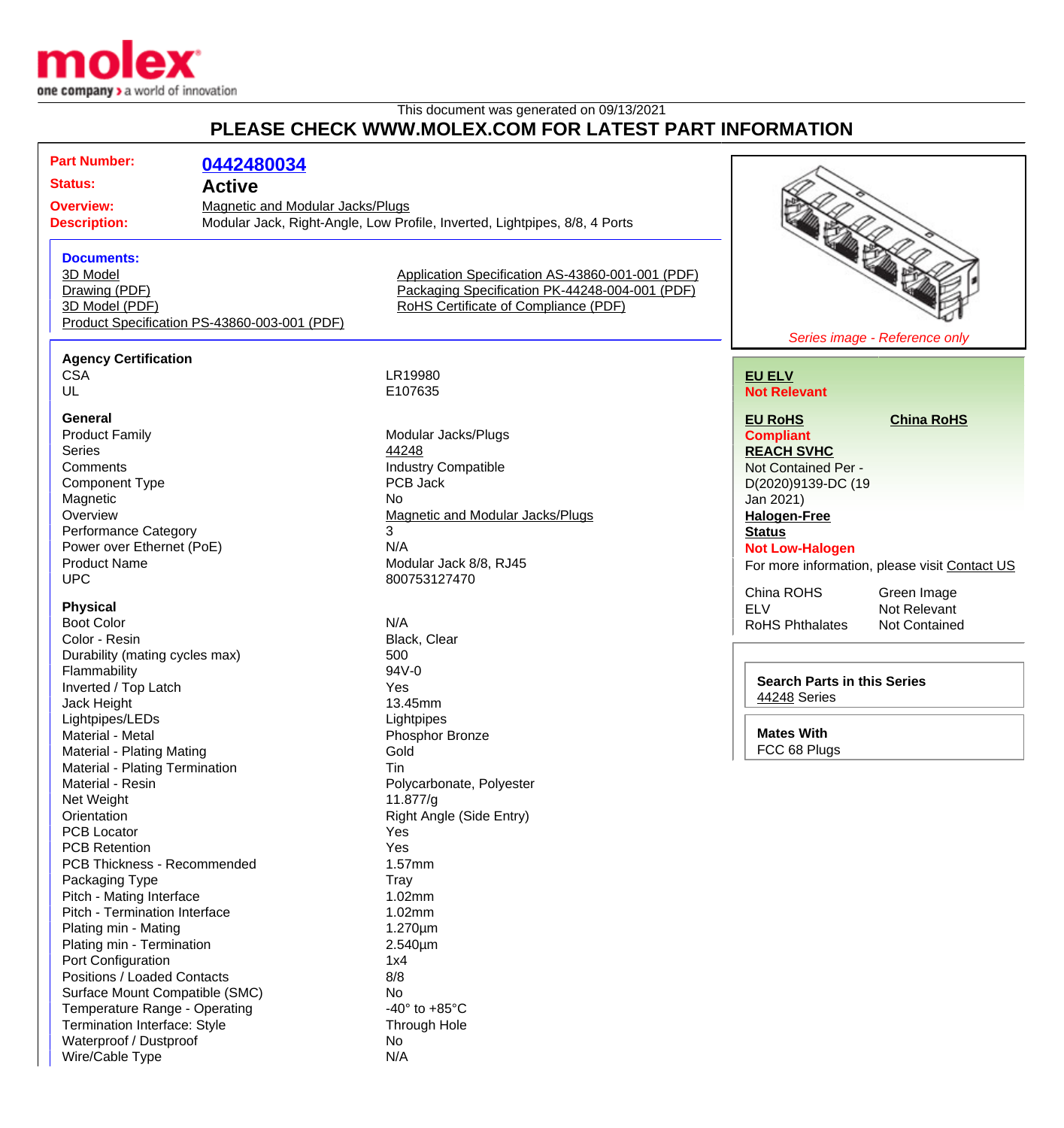| <b>Electrical</b><br>Current - Maximum per Contact<br>Grounding to PCB<br>Shielded<br>Voltage - Maximum                                                                              | 1.5A<br>Yes<br>Yes<br>150V AC (RMS)                                          |
|--------------------------------------------------------------------------------------------------------------------------------------------------------------------------------------|------------------------------------------------------------------------------|
| <b>Solder Process Data</b><br>Duration at Max. Process Temperature (seconds)<br>Lead-freeProcess Capability<br>Max. Cycles at Max. Process Temperature<br>Process Temperature max. C | 005<br>WAVE<br>001<br>260                                                    |
| <b>Material Info</b>                                                                                                                                                                 |                                                                              |
| <b>Reference - Drawing Numbers</b><br><b>Application Specification</b><br>Packaging Specification<br><b>Product Specification</b><br><b>Sales Drawing</b>                            | AS-43860-001-001<br>PK-44248-004-001<br>PS-43860-003-001<br>SD-44248-001-001 |

## This document was generated on 09/13/2021 **PLEASE CHECK WWW.MOLEX.COM FOR LATEST PART INFORMATION**